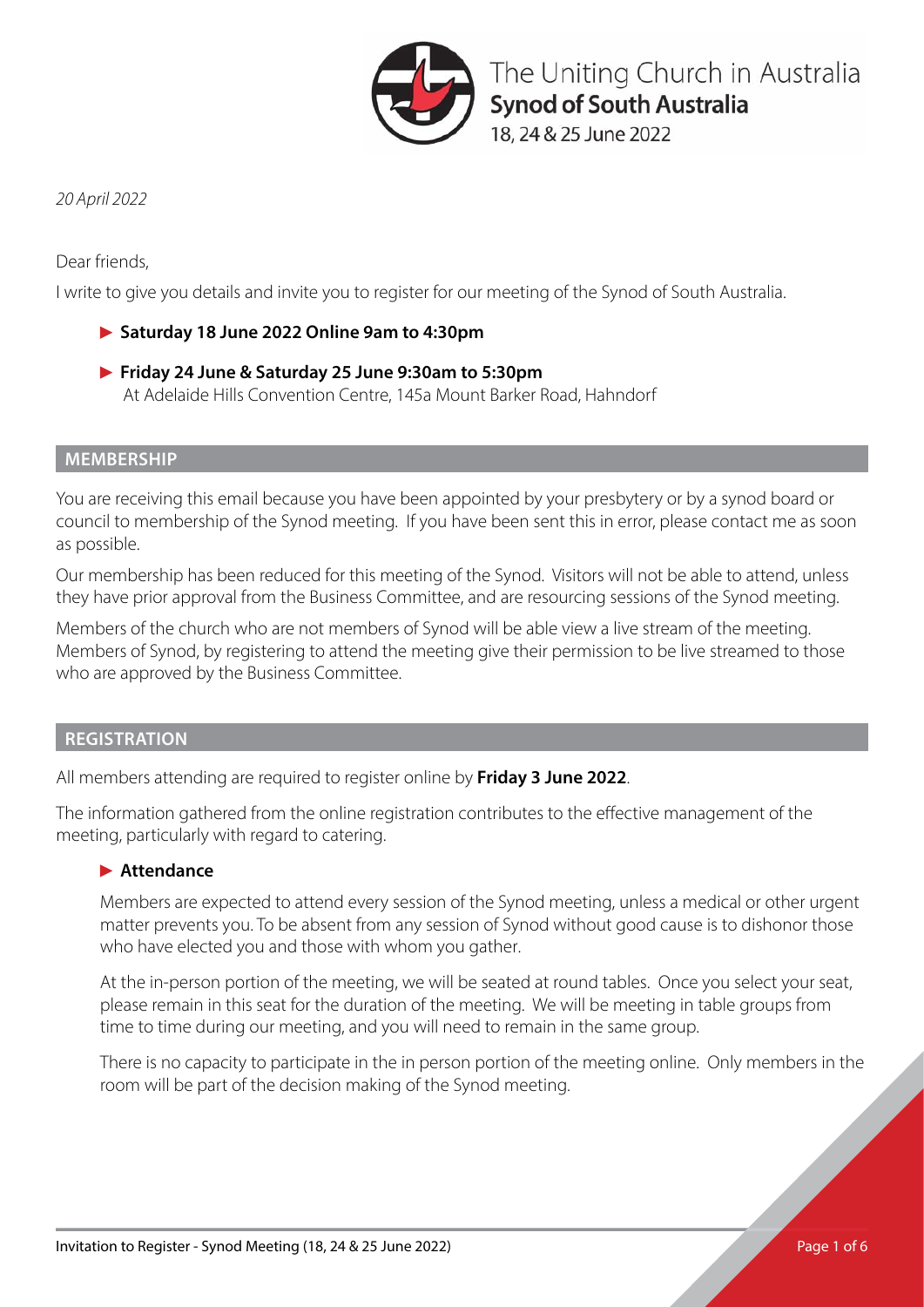## **CLOSURE OF THE ROLL**

## The Roll of the meeting will be closed at **9am on Saturday 18 June 2022 – the commencement of the online meeting.**

If you are not able to register by this time, please contact the Associate General Secretary, Rev. Sue Page, to make arrangements to register at another time.

#### **REPORTS AND PROPOSALS**

All general meeting information and proposals to be addressed will be available to download from the meeting webpage: **<https://sa.uca.org.au/about-us/synod-meetings/>** and a new App, the details of which will be available soon.

If you are not able to download information from the internet, please contact us at **[synod22@sa.uca.org.](mailto:synod22%40sa.uca.org.au?subject=) [au](mailto:synod22%40sa.uca.org.au?subject=)** or 8236 4200 to request that papers be mailed to you. Members are encouraged to regularly check the website for reports and other information relating to the meeting. If there are any questions arising from a report, please email or talk to the report author prior to the meeting.

The meeting will be conducted using the Manual for meetings processes. These can be located at **[https://assembly.uca.org.au/images/stories/Regulations/Manual\\_for\\_meetings2015.pdf](https://assembly.uca.org.au/images/stories/Regulations/Manual_for_meetings2015.pdf)**

Synod members may submit proposals for consideration by the Synod on any matter in the reports or the working papers, and on any matter that falls within Synod's responsibility.

## **New proposals are required to be submitted by no later than 3pm Thursday 19 May 2022.**

New proposals should be sent to:

Rev. Sue Page: **[assocgensec@sa.uca.org.au](mailto:assocgensec%40sa.uca.org.au?subject=)** (or) GPO Box 2145, Adelaide SA 5001

This is to:

- Encourage members to think well ahead of time about the proposals they want to bring to the meeting
- Allow the wording of proposals to be refined so that they can be dealt with in the best way at the meeting
- Allow members time to reflect on the proposals
- Enable a realistic agenda to be created giving adequate time to all aspects of the meeting.

If you want to submit a proposal for consideration by Synod, please ensure that it is put in writing and includes the names of two (2) members of Synod, and has with it a paragraph of rationale.

Assistance in the structure and wording of new proposals will be offered so that the proposals can be dealt with as efficiently as possible by the meeting.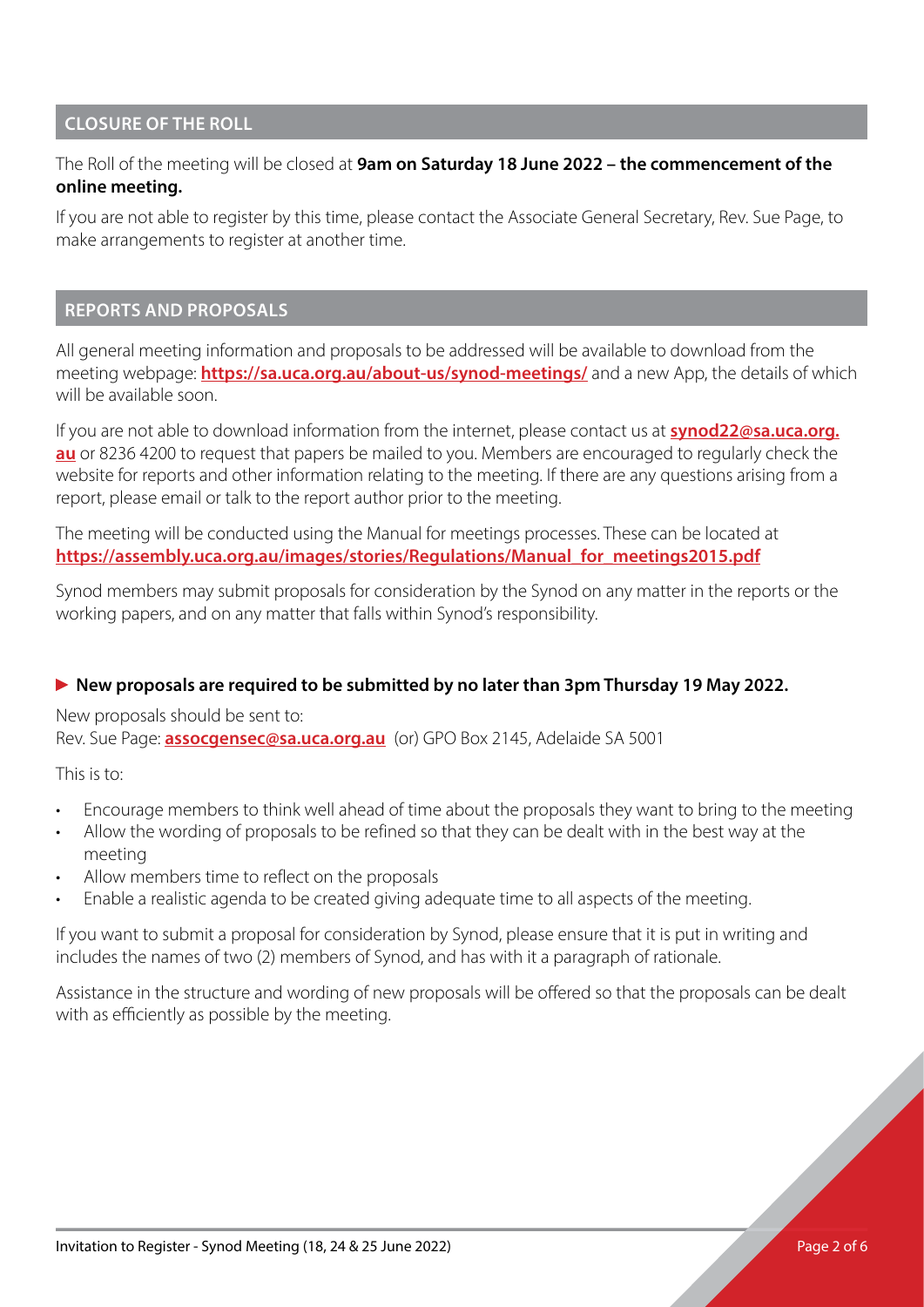#### **REPORT ELECTIVES**

To encourage greater engagement, most reports will be presented in smaller groups as electives during the online portion of the meeting of the synod. Details about choosing which report electives to attend will be sent to members in due course.

#### **WORKING GROUPS**

There will be times during our meeting when we will break into smaller working groups to discuss proposals.

We will be using table groups at this meeting. Please remain at the table you choose for the duration of the in person meeting. Each table will be allocated a coordinator for working group conversations.

#### **ELECTIONS FOR COUNCILS AND COMMITTEES**

There are vacancies occurring on some Synod Committees, Councils or Boards. Some of these are filled by appointment and some are filled by a nomination/election process. With due attention to Synod Bylaws members of Synod are invited to submit nominations for vacant positions.

Informations about the nomination process will be available soon.

#### **Conducting of ballots**

The ballots will be conducted electronically via Survey Monkey. During the Synod meeting you will receive an email with a unique link to the surveys for these elections. Members only are entitled to participate in the ballot and only one vote is allowed per Synod member.

Each of the ballots will include instructions specific to that election and ballots will open and close at designated times.

Any questions about the process should be directed to Sue Page [assocgensec@sa.uca.org.au](mailto:assocgensec%40sa.uca.org.au?subject=)

Votes will be counted by the Ballot team led by Chief Scrutineer, Mrs Anne Wilson.

#### **CATERING**

Tea/coffee will be provided upon arrival, as well as complimentary morning and afternoon teas, and lunch.

Can you please indicate any dietary requirements when you click the link to register.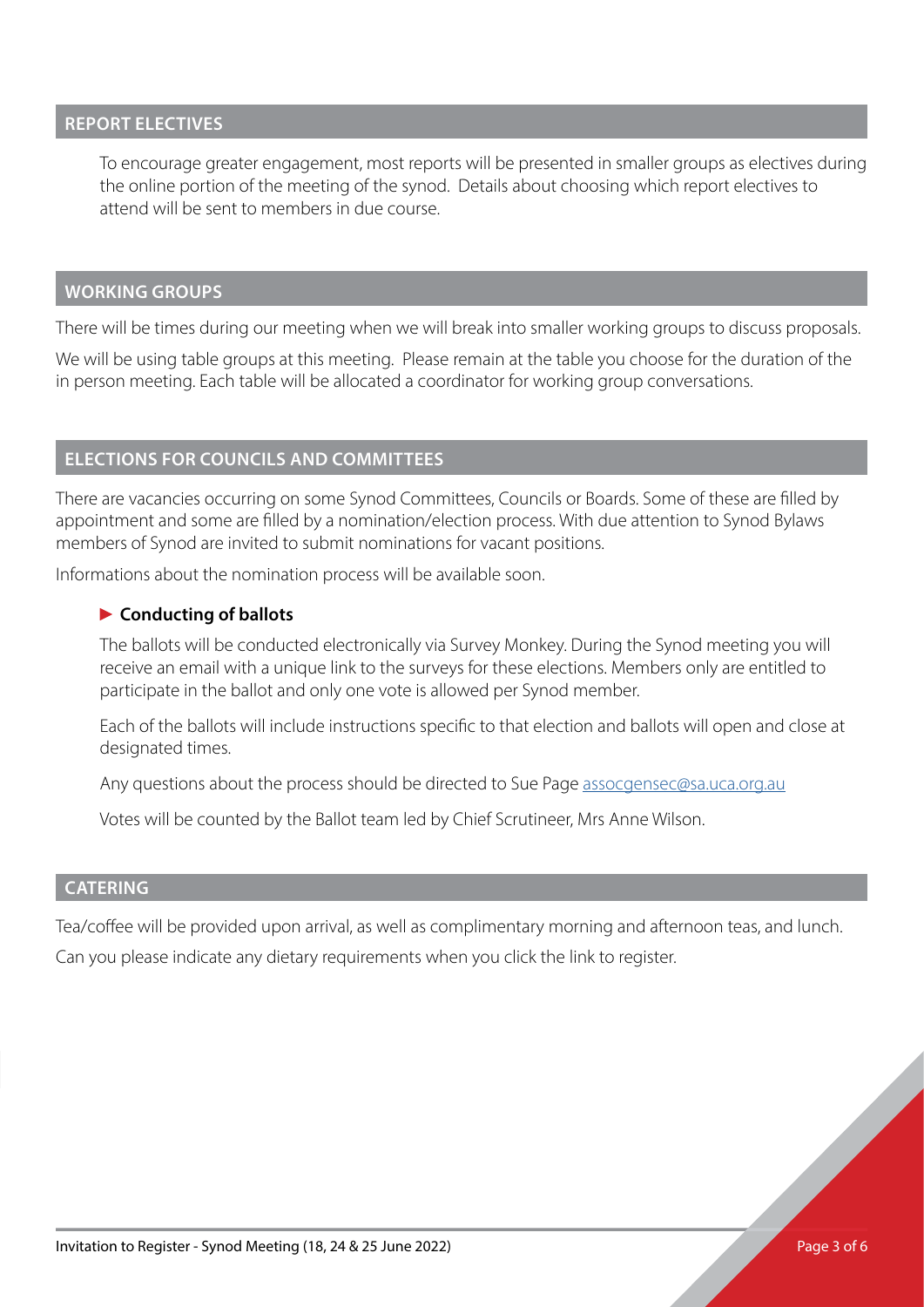## **WI-FI, POWER AND PARKING**

Wi-Fi will be available.

Power will be available to connect and charge electronic devices.

Disabled parking spaces are available.

Please indicate on your registration if you require power or a reserved disability parking space.

## **TRAVEL REIMBURSEMENT**

The Synod travel reimbursement guidelines can be found [here](https://sa.uca.org.au/documents/presbytery-and-synod-meetings/2020/Synod-Travel-Guidelines.pdf) and form can be found [here](https://sa.uca.org.au/documents/presbytery-and-synod-meetings/2020/Synod-Travel-Reimbursement-Form.pdf).

Alternatively these forms are available for collection at the meeting.

## **ACCOMMODATION**

It is anticipated that members will make their own arrangements for accommodation during the event.

Adelaide Hills Convention Centre (AHCC) is located within the Discovery Hahndorf Resort, and has accommodation available at discounted rates for Synod members.

Please check the website for details about accommodation types: [https://www.discoveryholidayparks.com.au/caravan-parks/south-australia/adelaide-hills-hahndorf-resort](https://www.discoveryholidayparks.com.au/caravan-parks/south-australia/adelaide-hills-hahndorf-resor)

Which includes cabins, cottages, units, and caravan sites.

In order to obtain the discount, please contact the Hahndorf Resort directly for all accommodation bookings by phoning (08) 8388 7921.

- Advise you are attending the Uniting Church conference at AHCC 24-25 June 2022
- BAR "Best Available Rate" applies across each room type
- The conference discount applied will be 10%
- Larger 2-3 bedroom accommodation does have a 2 x night minimum stay

 Please note that AHCC are quite heavily booked across the duration of our event so would encourage members to jump on this quickly so they have peace of mind in knowing their accommodation is secure.

Neighbouring accommodation please contac[t Hahndorf Boutique Accommodation | Adelaide Hills | The](http:// Hahndorf Boutique Accommodation | Adelaide Hills | The Haus Group)  [Haus Group](http:// Hahndorf Boutique Accommodation | Adelaide Hills | The Haus Group) or phone (08) 8388 1000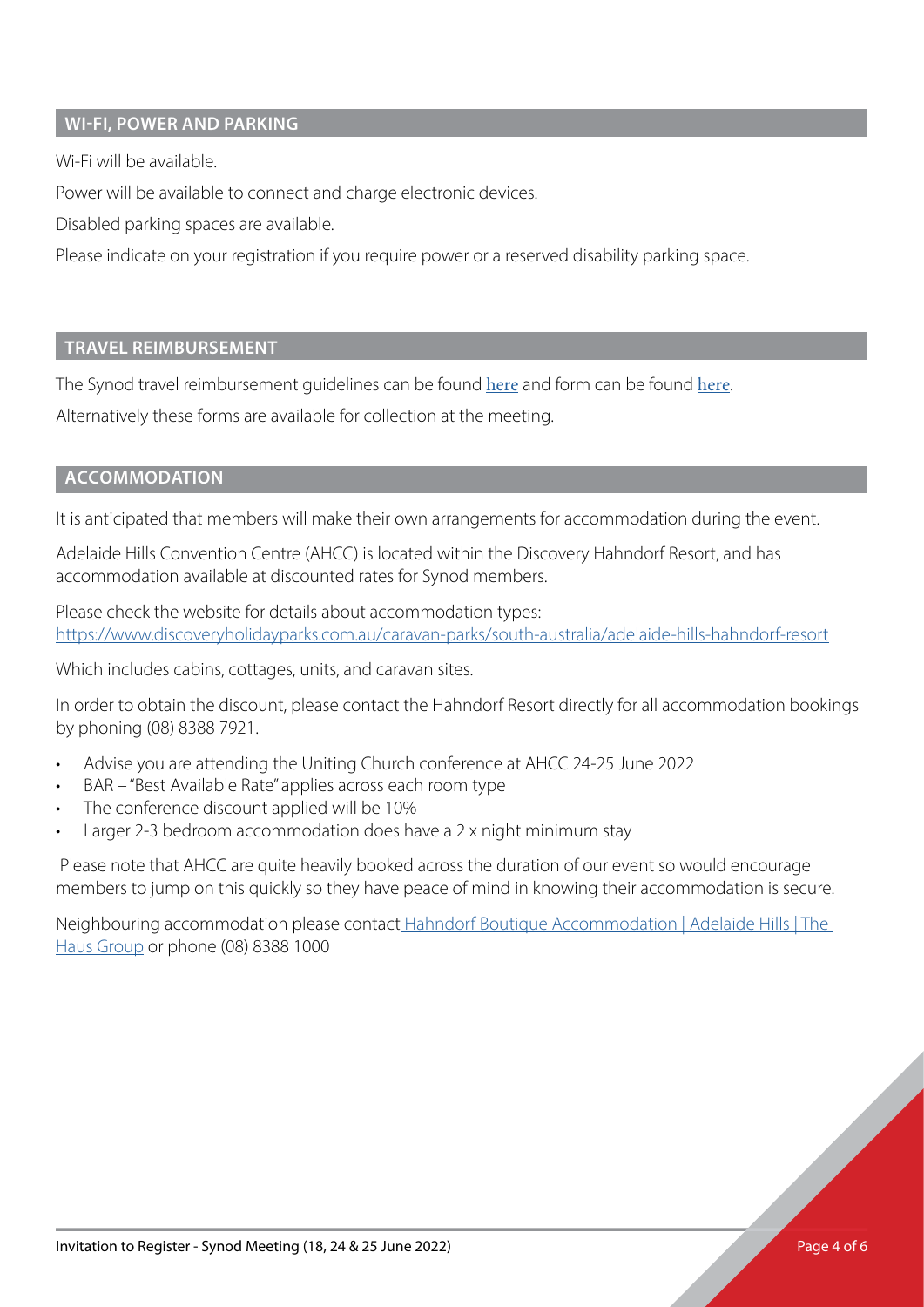# **PROGRAM**

Information about the program and key issues coming before the meeting will be made available soon.

# **COVID-19**

Although many restrictions have been eased, we encourage members to still be mindful of COVID safe measures.

# **Keeping our meeting COVID-Safe**

| If you have any symptoms (even if mild) please do not attend this event.                                                                                                                                      |  |                                                                                                                                                         |
|---------------------------------------------------------------------------------------------------------------------------------------------------------------------------------------------------------------|--|---------------------------------------------------------------------------------------------------------------------------------------------------------|
| Practice good hygiene - wash your<br>hands often with soap and running<br>water, for at least 20 seconds. Dry them<br>with paper towel or a hand dryer.<br>Alternatively use alcohol based hand<br>sanitiser. |  | Cover your nose and mouth with a<br>tissue when you cough or sneeze. If you<br>don't have a tissue, cough or sneeze<br>into your upper sleeve or elbow. |
| Keep 1.5m distance from others<br>wherever possible.                                                                                                                                                          |  | Avoid touching your eyes, nose or<br>mouth.                                                                                                             |
| Avoid physical contact; hugging,<br>kissing, hand-shaking.                                                                                                                                                    |  |                                                                                                                                                         |